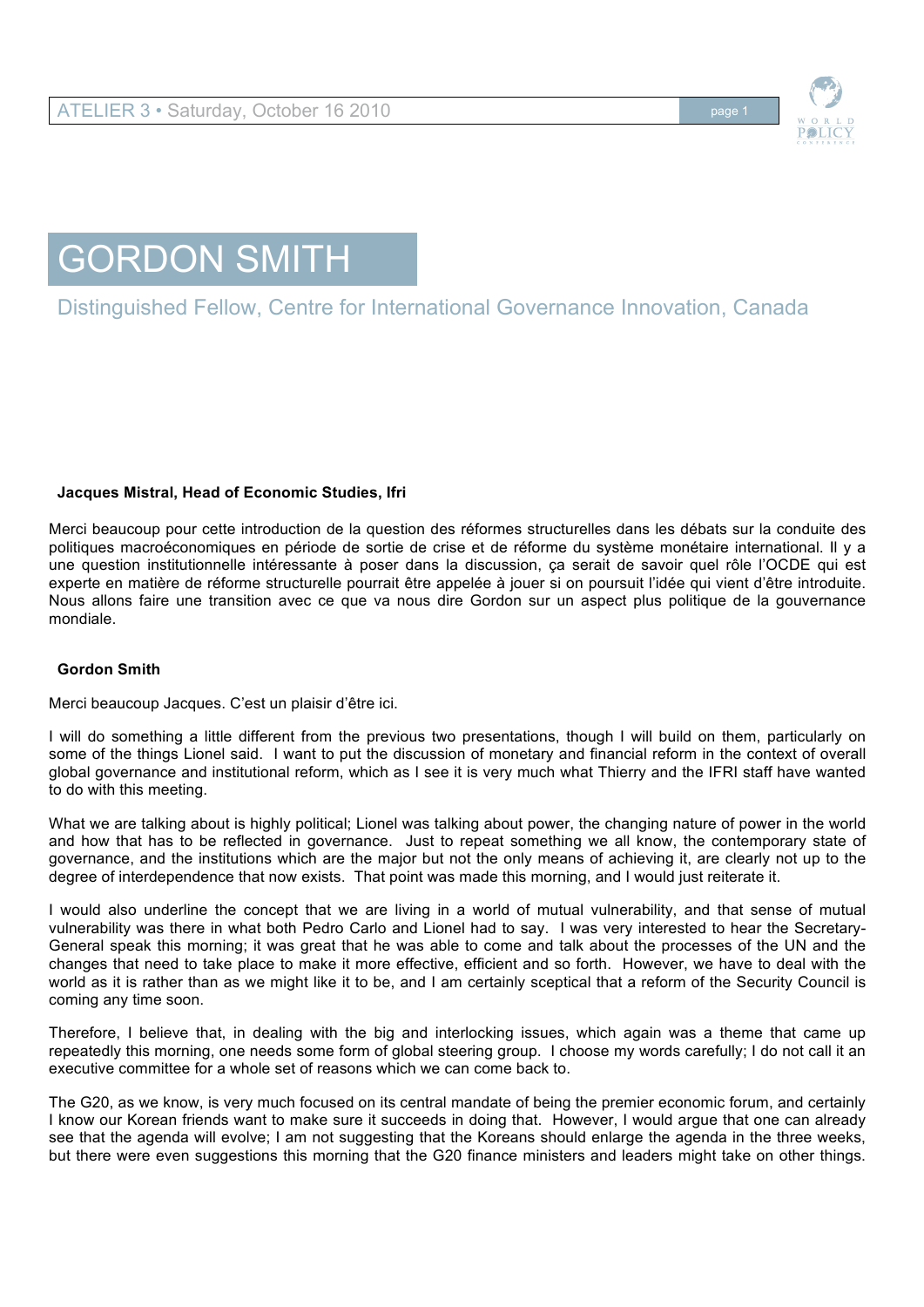

Our Korean friends have already found, and the Deputy Minister can confirm, that the agenda has been enlarged to deal with development issues for a whole series of good political reasons.

Because I am less optimistic than some people I heard today about the prospects for a climate change success in Cancun, the financial dimensions of dealing with climate change will soon end up on the G20 agenda. Basically, the world needs a steering group because a G192 is simply unable to do what needs to be done. There has not been much talk of this here, but I am aware that people question the legitimacy of a steering group; they did for the G8 and they will for the G20. However, in my judgement the critical thing will be whether it is effective or not; if it is effective people will not question its legitimacy, but they certainly will if it is ineffective.

I want to underline again what I said about the notion of a steering group. This is not a group that would impose its decisions on anyone, and I think Jean-Claude Trichet was very clear in making that point a number of times. Let me come back to climate change, where I think there is a need for a steering group. What will eventually have to happen will be ratification of any G20 consensus by all UN members, and this is not inconsistent in any way with a steering group. The point is that we need a form of leadership in the world that, for all the reasons that Lionel and others have laid out, includes the developing countries. I think he made a compelling case for that. The kinds of global issues leaders are dealing with are not those that can be dealt with exclusively by developed countries; I do not need to emphasise that any more.

I was interested to see on the agenda that we will be talking here in Marrakech about governance of cyberspace. I remember reading that Korea was thinking of putting cyber-security on the agenda for Korea, but I do not know if anything came of it.

The following point has already been made in the course of the day, but I just want to make it clear. The changing nature of the world is reflected in the fact that Korea is chairing this G20, as opposed to having one more meeting of the G7 or the G8. I am also told by people more expert than I that, if the G8 were chairing this G20 meeting, there never would be the emphasis there has been on global safety nets. That very much reflects where the host country is coming from.

My argument is, in that in global governance, in particular the role and leadership of summits, that form ends up following needed function; the G7 finance ministers became the G20, the G20 finance ministers became the G20 leaders' forum, I have already alluded to how that might develop. We will see what comes from Seoul in this area, but there is no question in my mind that France, which will chair both the G20 and the G8, will have a great deal to do in terms of sorting out those respective bodies, given the leverage that comes from their dual presidency. There was a reference to the G8 this morning and its uncertain future.

Regarding Seoul, I think it is important that we should not regard dealing with the exchange rate problem as the sole test of success. There are other things that the meeting must do, and which revolve around the stability and security of the system. I do not think there is a need for me to go into what came out of the Basel Committee. That is clear progress in the right direction, and, although I do not pretend to expertise in this, I note with interest what the Governor of the Bank of England said: when a bank is too big to fail, it is too big. I understand that in the world where I come from, but I do not really see an adequate response as to how to deal with that problem coming from the international financial system yet.

I want to say a word or two about the Financial Stability Board (FSB) and the role it should be playing in the system. It is fairly clear that, despite all the dangers that exist, there will not be a single global regulator, and that point has been made during the day. However, much more can be done to coordinate the monitoring of risk, capturing the evolution of financial innovation, something which has not gone all that well in the past, and ensuring some means of enforcement of principles and standards.

The FSB, it seems to me, is a key body on which to build, and I hope we will spend some time talking about that. It will need more resources, and, I would argue, its membership should be open to all IMF members. It really is not a place where you tell people they are not welcome inside the door. The bottom line, I would suggest, is that the FSB must be